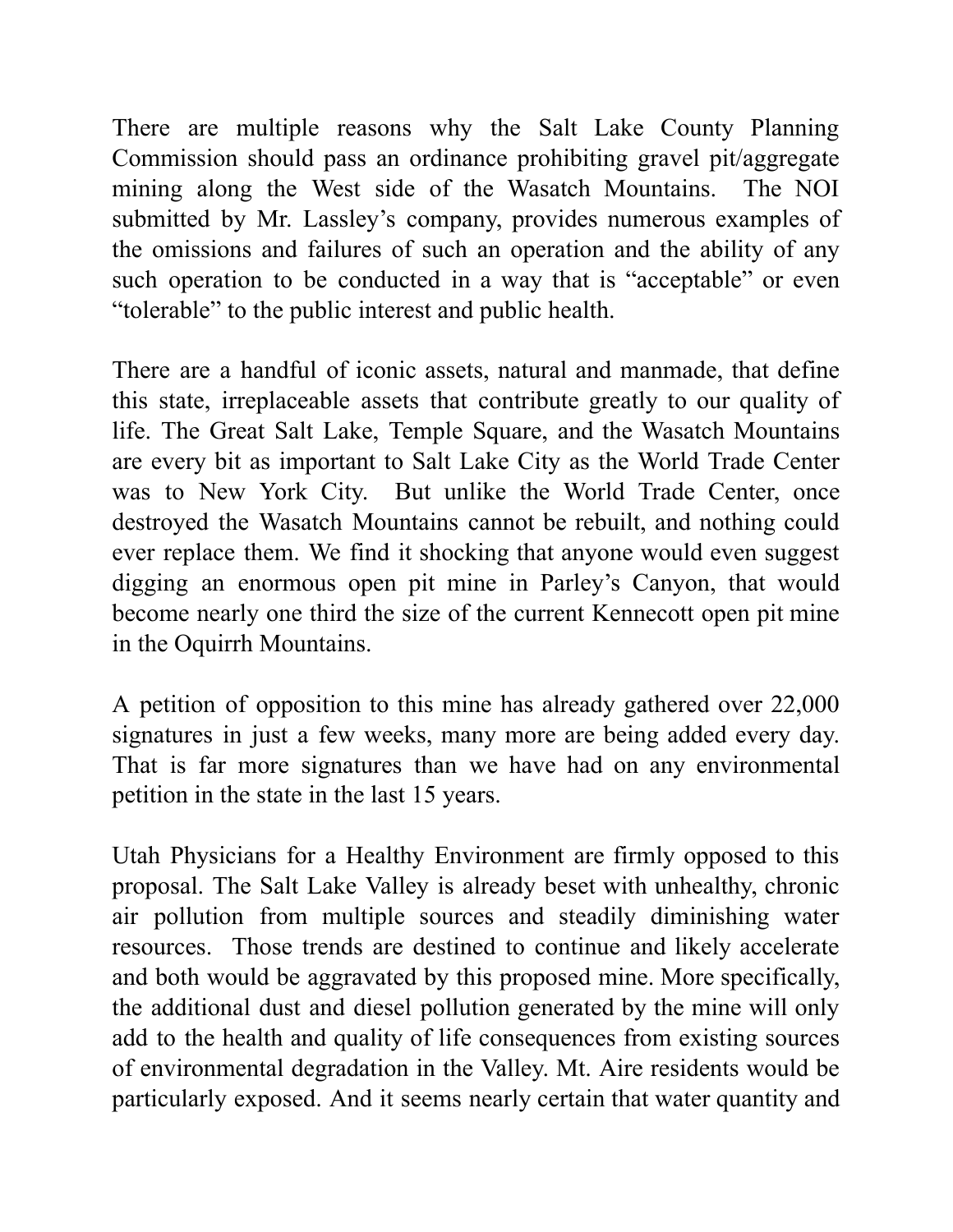quality in the area (Parley's creek, Millcreek, groundwater, and two nearby reservoirs) will ultimately be diminished and degraded.

# **Claims of Greater Community Harm Without the Mine are False**

Mr. Lassely's company audaciously claims that if this project is not permitted it will adversely impact the citizens of the state through more traffic, diminished air quality, and higher taxes, presumably because this mine would be closer to the end use of the gravel. There is no evidence for this claim, and it is contrary to empirical evidence and common sense.

The primary areas of future growth, including road building, construction, and concrete use in the Salt Lake Valley will be the Westside, the Northwest Quadrant, and the site of the soon to be abandoned prison in Draper. This proposed mine is not close to any of that, and large, already existing mines are much closer.

There are already about 20 aggregate mines scattered up and down the Wasatch Front. The mine on the north side of Parley's Canyon, that virtually everyone believes was, and is, a mistake, is one of them. There is no shortage of mines close to just about every potential site of large future building projects or road ways.

# **An Approval Order From DAQ Will Not Protect Public Health**

The NOI states that the Lassley mine "will have a Fugitive Dust Control Plan, which will depict the necessary controls that will be implemented to control fugitive dust emission and meet state regulations for the proper maintenance and management of all fugitive dust standards." Unfortunately, in no way will compliance with state standards protect the public.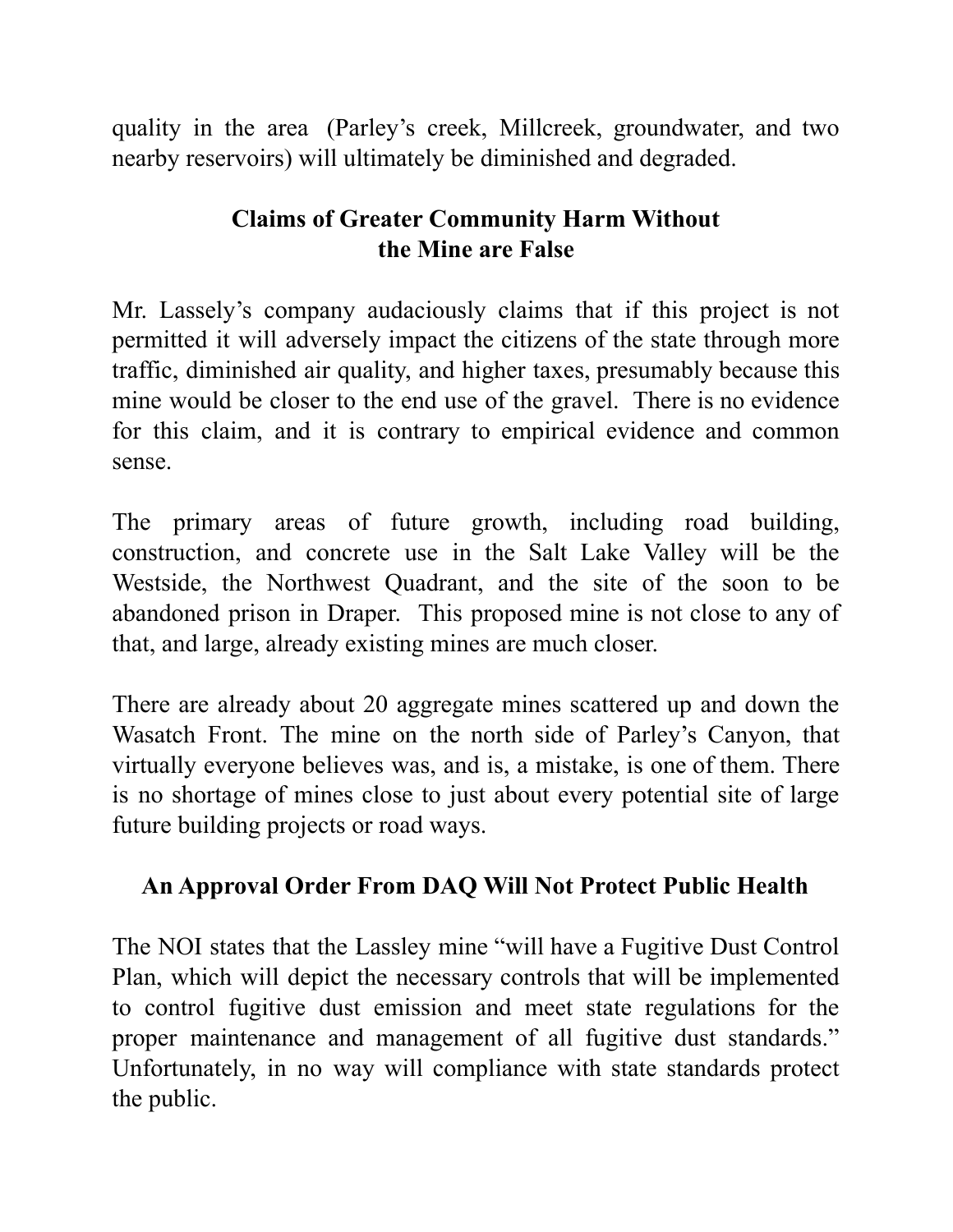The combination of diesel exhaust and fugitive dust emissions, including blasting and truck hauling, make all mines major pollution sources.

Under the section of "Air Quality" Lassley's NOI brushes over the issue almost entirely, stating, "Tree Farm or a Tree Farm subcontractor will obtain a temporary relocation permit for initial operations (first year) and a subsequent air quality approval order (AO) to commence operations at this location. To obtain the AO, the operator will evaluate the impacts imposed by the facility to ensure no detrimental impact to the surrounding public health and air quality will occur and ensure that operations would meet National Ambient Air Quality Standards (NAAQS). NAAQS are developed for criteria pollutants and ensure the health and safety of the public."

This reveals that Lassley does not understand what the NAAQS are, to what extent they protect public health, nor to what extent the Utah Division of Air Quality (UDAQ) is able to enforce compliance with NAAQS or regulate pollution from mines or any other stationary source.

There will be no official monitoring by local, state, or federal agencies of the air quality of those communities closest to the mine. No determination of compliance with NAAQS in the areas most affected will even be attempted. Currently, and for the foreseeable future, the closest air quality monitor operated by the UDAQ that could determine compliance with NAAQS will be at the Hawthorne Elementary School at least 8 miles away from the mine.

Obtaining a permit from UDAQ will not be dependent on pollution from the mine not causing a violation of the NAAQS. In fact, the director of UDAQ has stated publicly that state law does not allow UDAQ to refuse a permit for the mine, it only allows them the opportunity make them comply with a permit. Those permits offer little protection for the public.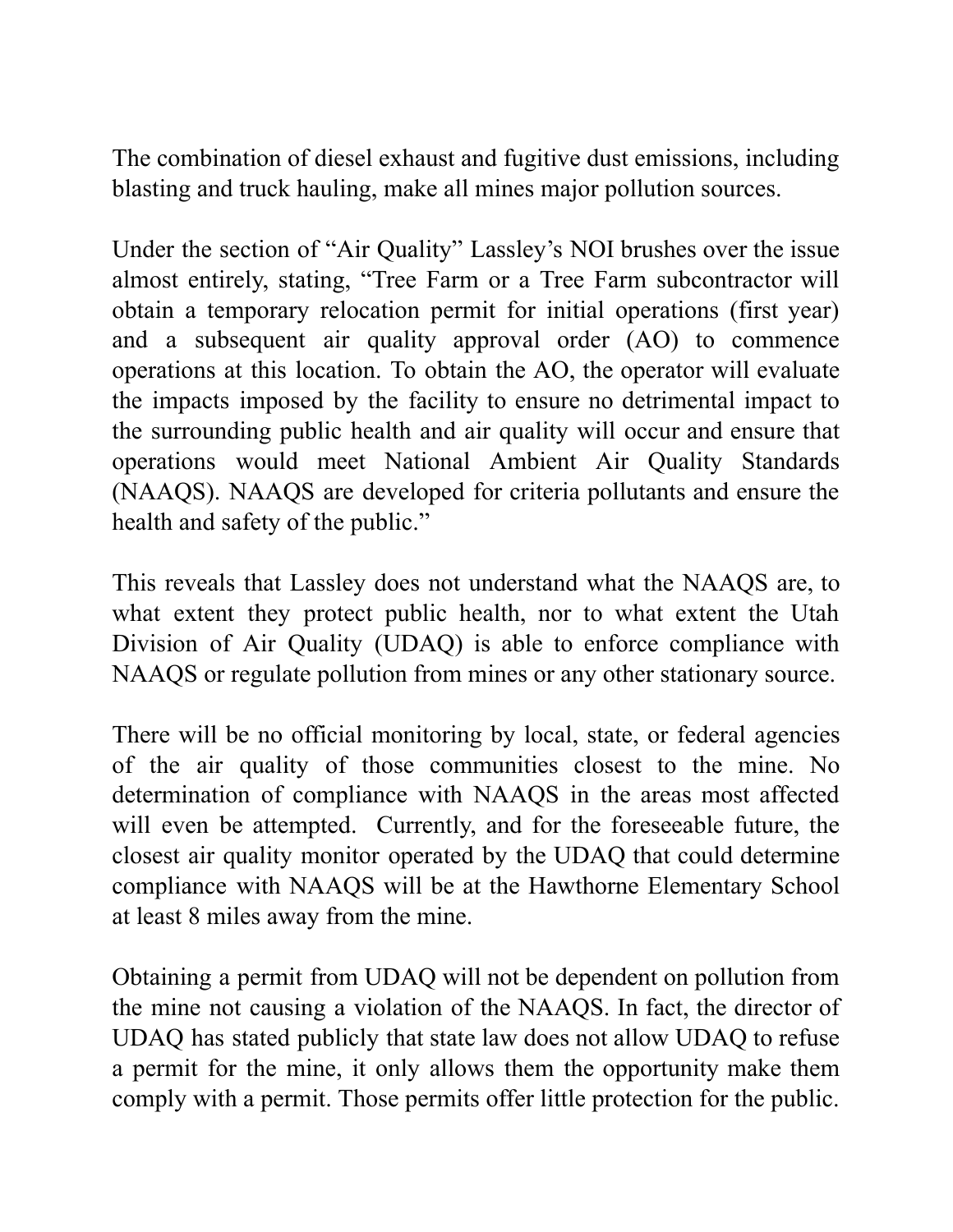Fugitive dust from mines is notoriously poorly regulated in Utah. Under state law, beyond a permit establishing a limit on production volume, virtually the only dust constraints are that mining operations like gravel pits are required to prevent any dust clouds from leaving their property boundary lines that have an "opacity" denser than 10%, and 20% within the property line. But even from that minimal constraint there are multiple, glaring escape clauses.

Even this inadequate regulation does not apply when wind speeds are greater than 25 mph, which is about one third of the time in Parley's Canyon. The opacity limit cannot be enforced at night, and because of that use of water for dust suppression routinely does not happen at night or at other times if the mine is not in operation. When it is hot and windy, it is nearly impossible to apply water often enough to control dust adequately. Utah law requires gravel pits to maintain records of compliance with the fugitive dust rule, but the public is denied access to those records. And those records do not reveal whether the mine is meeting the 10% opacity limit.

Lassley's NOI states, "Trained and certified personnel will conduct Method 9 opacity tests as needed to ensure that opacity is within compliance ranges." Utah law does not require gravel pits to measure the opacity of dust leaving their property or otherwise show they are meeting the 10% opacity limit. Utah DAQ performs actual opacity measurements only about once every 12 to 18 months. This means that no one – not DAQ, mine employees, or the public – knows whether the gravel pits are in regular compliance with the opacity limit, and therefore, no one is accountable for meeting or enforcing the law. Enforcement of even this weak standard is nearly non-existent as residents living near gravel pits throughout the state can attest.

Furthermore, even if the mine's dust did not cause a violation of federal NAAQS at any point in the SL Valley or Parley's Canyon, that would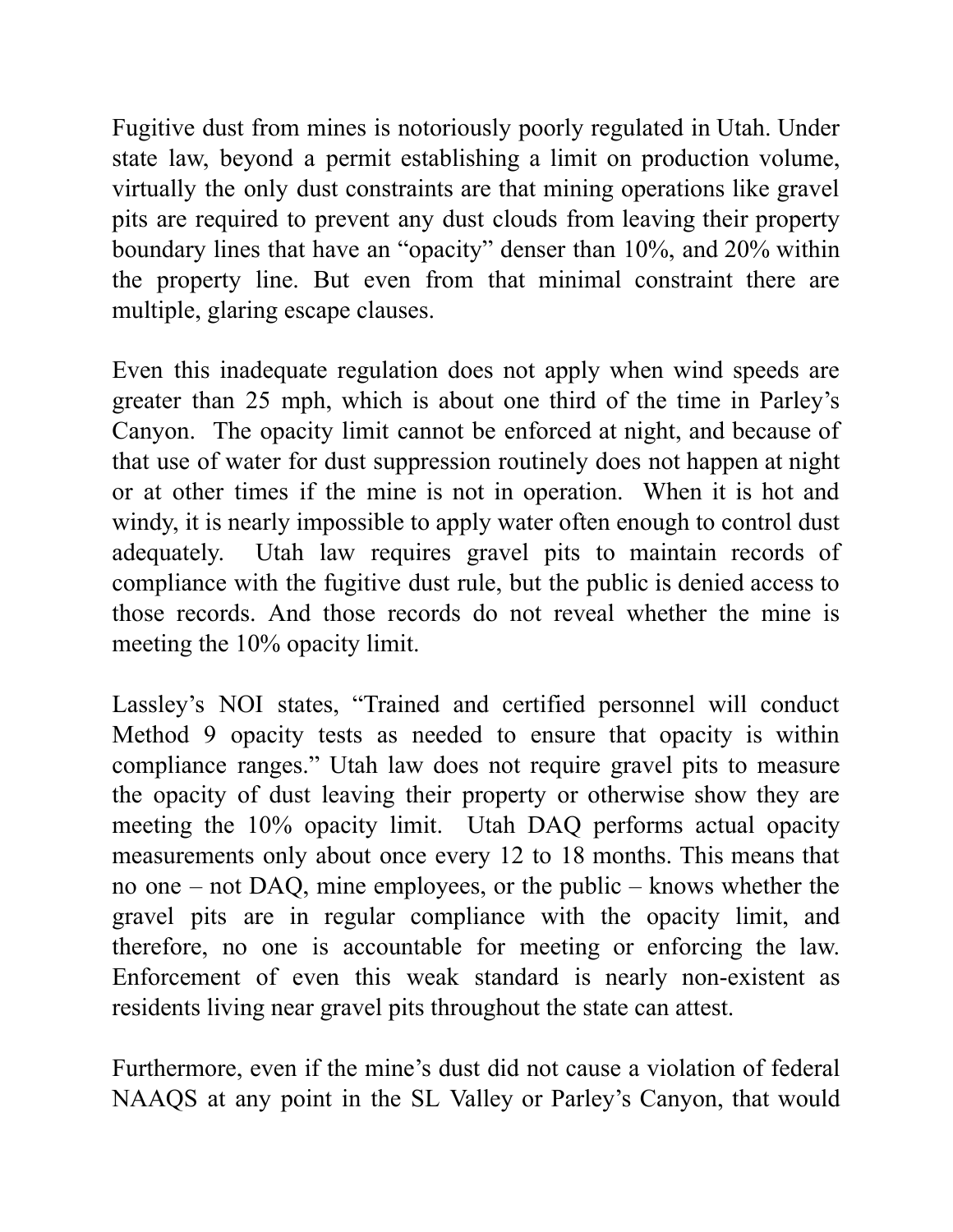not indicate that public health is not being harmed. This will be addressed in more detail later.

There are no state or federal requirements for analyzing or regulating what other toxic elements may exist in the dust, such as heavy metals and crystalline silica (this will be further addressed below). These toxic components of dust may present a greater health hazard than common dust particles themselves.

The history of state enforcement of mine pollution is grossly inadequate. Fines are not enough to incentivize compliance with even these weak standards. The largest fine of any gravel pit in the modern history of the state was levied against Geneva in 2008 for \$1.7 million. This was for exceeding their production limit of concrete, asphalt, aggregate, and sulfur dioxide. The fine was a fraction of the monetary value to the company realized by that "overproduction." 20

# **Any New Source of Air pollution Will Have Public Health Consequences**

Air pollution, including dust particulate matter, is significantly associated with a list of adverse health outcomes almost as long as the list from smoking cigarettes. Air pollution affects the functioning of all major organs, increasing the risk of heart attacks, heart failure, strokes, neurologic diseases like dementia and impaired cognition, every type of lung disease, impaired fetal development and poor pregnancy outcomes, cancer, and metabolic diseases like type II diabetes. Air pollution accelerates the aging process, shortens the average person's life span, and causes increased rates of disease related premature death. It even alters genetic function and damages chromosomes and can impair the health of future generations.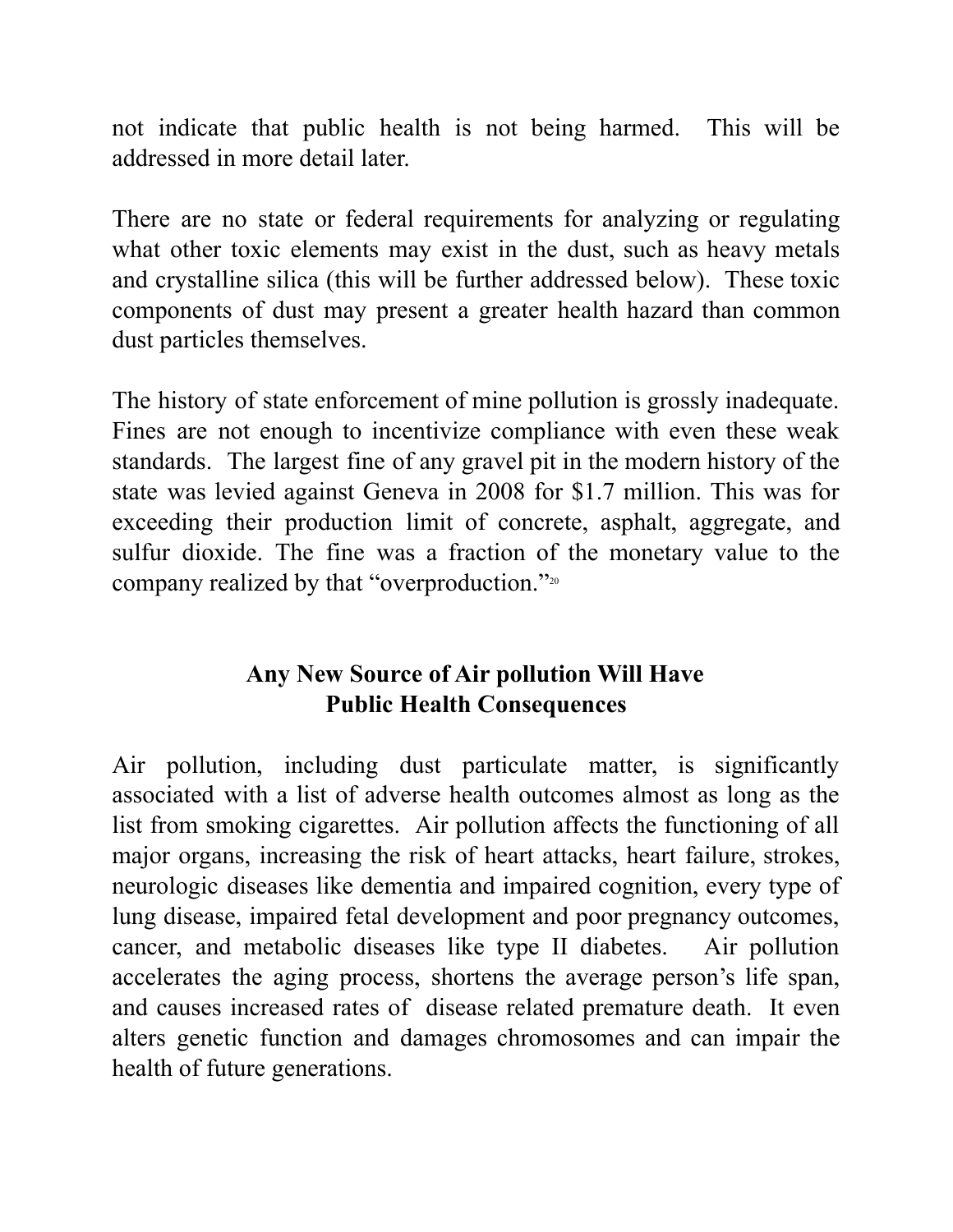Studies specific to people exposed to dust show some startling results. For example, residential populations chronically exposed to dust from such things as the desiccated Aral Sea, Owens Lake, and the Sahara Desert reveal a wide range of poor health outcomes, including shortened life expectancy, high rates of cancer, infectious diseases, respiratory and heart disease, reproductive pathologies, adverse pregnancy outcomes, anemia, birth defects, and infant mortality. <sup>1</sup> Even short term inhalation of the type of particles typical of gravel pit dust are associated with increased hospitalizations for heart disease. 2

Thousands of medical studies from throughout the world have established several tenets relevant to the pollution from this proposed mine.

1. Despite the existence of federal clean air standards, there is no safe level of air pollution. Even at very low levels, air pollution, including levels that are "allowed," or "compliant with EPA standards," still cause significant harm to public health. In fact, the overwhelming majority of air pollution related deaths occur at levels that are acceptable by the EPA's standards.<sup>21</sup> Any dust pollution from gravel mining will only add to existing background Wasatch Front levels and further increase the pollution and public health burden to eastside valley residents.

2. While dust pollution from mining and gravel pit operations certainly contains particles large enough to be captured by the upper respiratory tract and don't represent as much of a health threat as smaller ones, it also contains significant amounts of smaller, more dangerous particles. Furthermore, those smaller particles stay suspended in the atmosphere longer, they disperse more widely, penetrate homes more easily, and are readily inhaled and distributed throughout the body.

3. Toxicity and public health consequences are also related to whatever is attached to those particles, such as chemicals and metals. Dirt and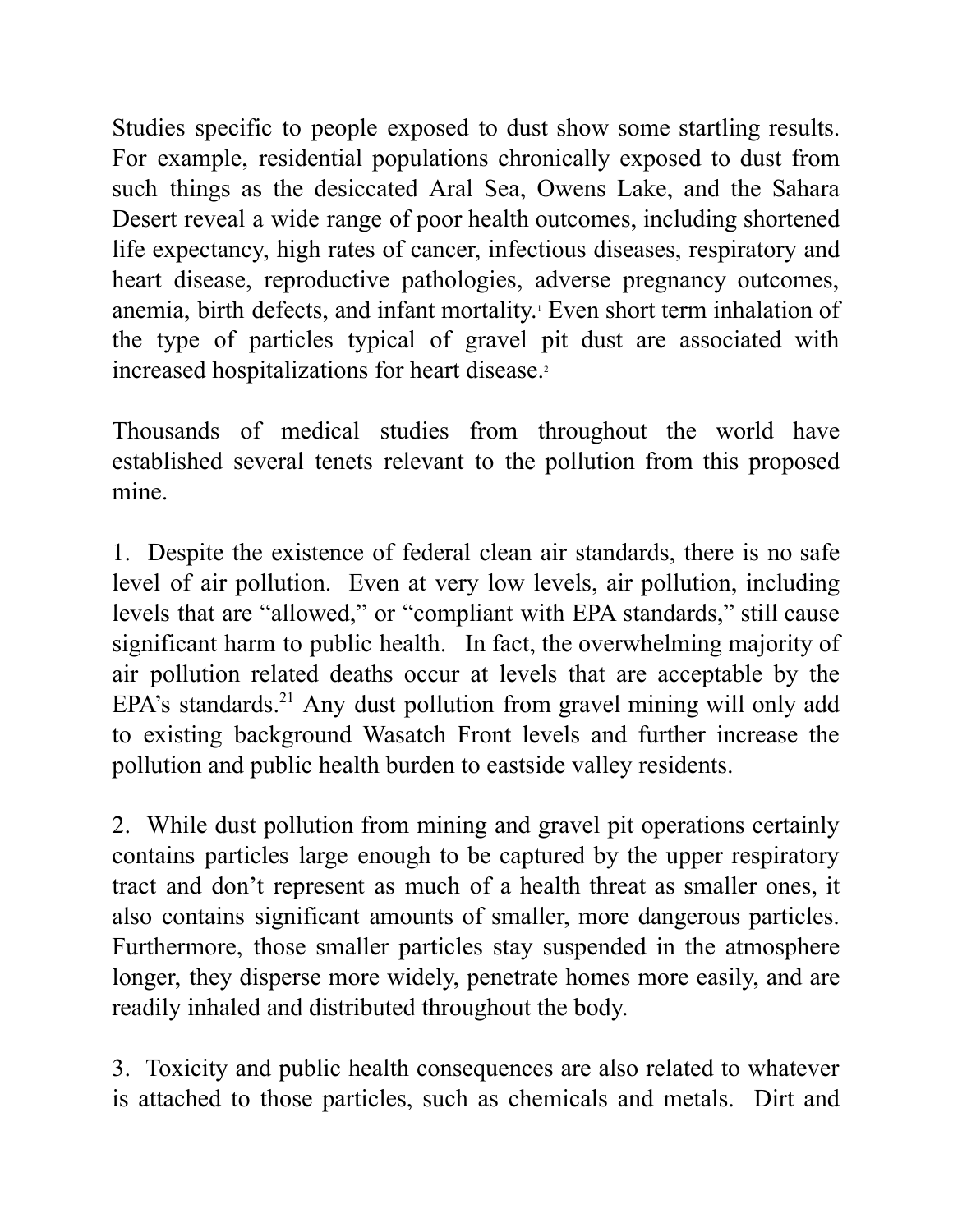rock in other areas on the Wasatch Front has been analyzed and found to have higher than normal levels of heavy metals like arsenic, and about four times the typical amount of the alpha emitter, uranium. To our knowledge there has been no soil or rock analysis done of this area for heavy metals and there is no mention of such an analysis in the NOI. Particles in the diesel emissions from the heavy equipment used at the gravel and grading operations are significant sources of toxic chemicals like PAHs (polycyclic aromatic hydrocarbons).

4. Virtually everyone is harmed by air pollution whether or not they have symptoms, but there are substantial genetic and gender differences among individuals affecting their vulnerability to the health consequences. What is "clean enough" air for one person is not "clean enough" for all people.

5. Because of critical developmental windows, small children and babies in utero have much greater risk from pollution than adults. This is just one segment of the population for whom even brief exposure to pollution can have life-long consequences. Because of greater physical activity, higher metabolic rates, and hand to mouth actions, young children will be more exposed than adults via both inhalation and ingestion. Exposure of pregnant women who live nearby will extend the public health consequences to more than one generation because of the damage that diesel exhaust and industrial pollution can do to chromosomes and fetal development. 3,4,5,6,7,8,9,10 If pollution levels are not safe for pregnant mothers, they cannot be considered safe for the community at large. The toxic dust generated will continue for years, but the health consequences will last much longer.

6. Residents of communities near gravel pits may have even greater exposure than gravel pit employees. The mining activity exceeds a 40 hour work week, disturbed raw land surfaces are a perpetual source of dust, and the dust that lands on their yards, driveways, and inside their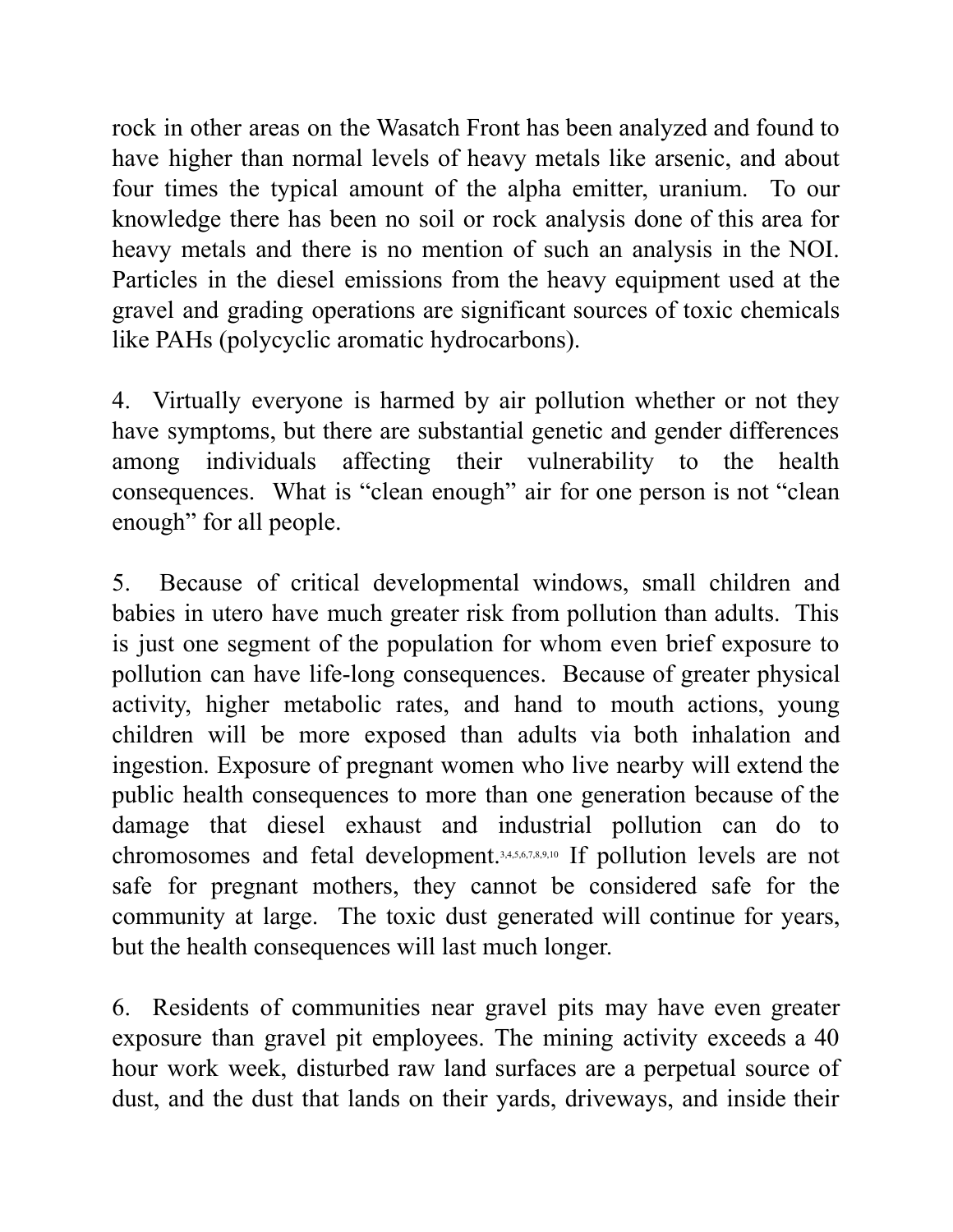homes can be resuspended during a family's daily activity, extending their exposure and magnifying the health risks.

7. Diesel emissions from the heavy equipment involved with the grading project will add significantly to the health hazard to nearby residents. Diesel exhaust is a proven carcinogen, revealed by recent research to be even more toxic than previously thought. A recent landmark study indicates that long term exposure to even low levels of diesel exhaust raises the risk of dying from lung cancer about 50% for residents who live near industrial operations, and about 300% for the workers.<sup>11,12</sup>

8. Crystalline silica (CS) is an additional health threat unique to dust pollution. The amount of CS dust from this area has not been assessed, but other studies in many other locations show wide variability in the percentage of respirable dust particles that are CS, anywhere from 1% to as much as 95%, <sup>13</sup>depending on the type of mining operation and geographic location.

The EPA has not set a National Ambient Air Quality Standard (NAAQS) for CS, however they do offer a "benchmark" of 3 ug/m3, but the EPA admitted they did not factor in people with existing lung disease, children, or pregnant mothers, and assumed that the public's exposure would be less than in the workplace, something that is not likely true for Parley's Canyon residents who live near the grading operations. Only a few states have established a "benchmark" level for ambient levels of CS and Utah is not one of them. Those state levels range from New York, the most strict at 0.06 ug/m3, to 3 ug/m3 in California, the same as the EPA. Studies from California recorded air samples from monitors downwind of gravel pit operations with concentrations of crystalline silica ranging from 9.4 to 62.4 ug/m3, many times greater than everyone one of those benchmarks, and orders of magnitude greater than the most strict of New York's. 14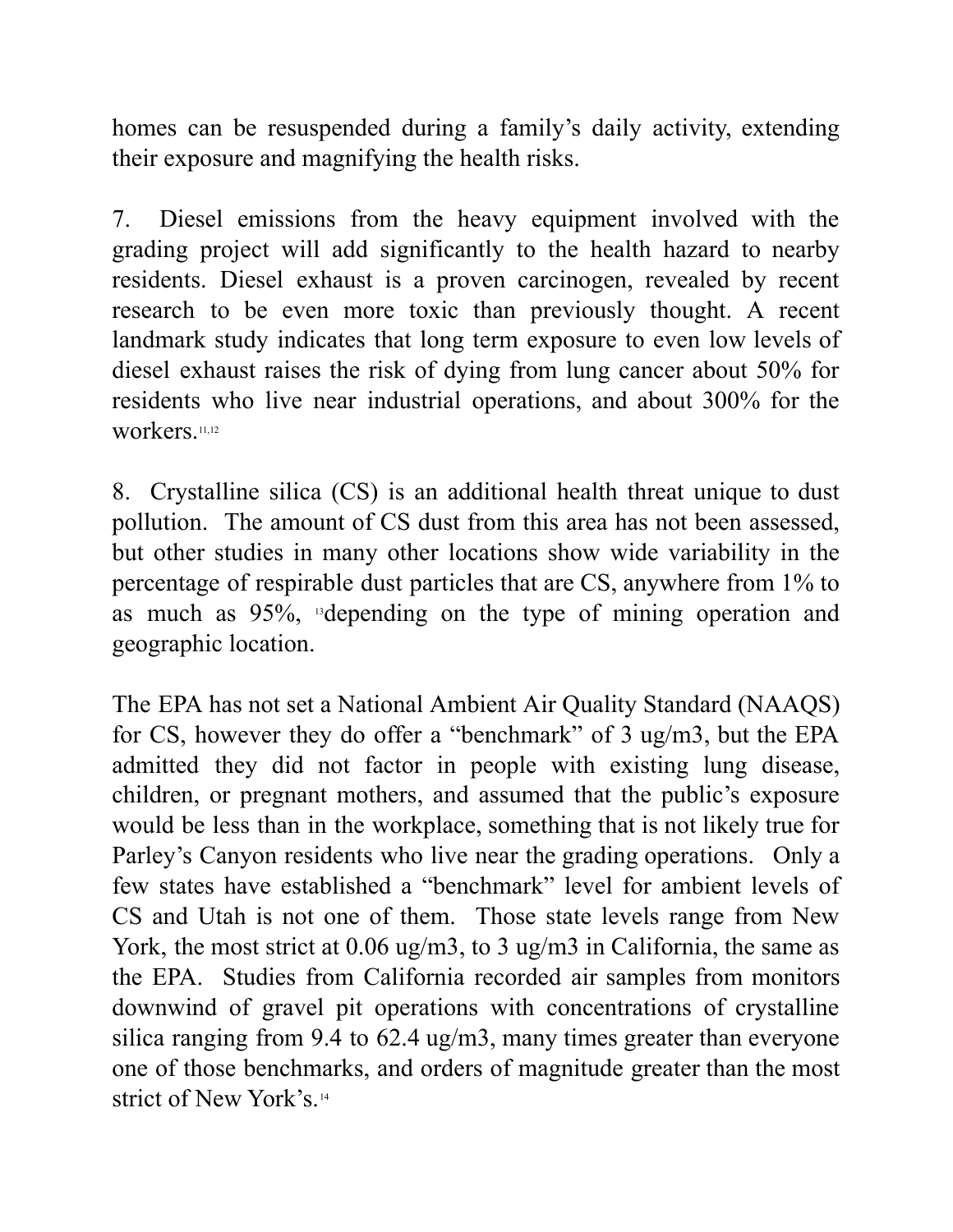The age of silica particles matters. Crystalline silica is particularly high in industrial settings, like mining operations that expose freshly fractured solid rock (e.g., crushing, grinding, blasting, cutting), <sup>15</sup> which is precisely the nature of proposed gravel pit operations in Parley's Canyon. Dust from newly fractured rock, is composed of microscopic particles that have sharper edges compared to "weathered" material, and inhalation of those particles can do more damage to the lungs.

By virtue of their close proximity, nearby residents are subjected to the same higher risk, industrial type of silica as gravel pit employees. While chronic silicosis is usually thought of as an occupational disease, significant rates of non-occupational silicosis have been documented in residents exposed to chronic dust exposure. 16

## **Water Contamination Likely**

In addition to the possibility of contaminating ground water below the mine, chronic, persistent mining dust will settle on top of the water in reservoirs northeast of the proposed mine site. Numerous studies have proven that wildfire pollution contaminates surface waters, including streams, lakes, and reservoirs with sediments, algae-promoting nutrients, and heavy metals. There is every reason to suspect similar contamination is possible with persistent fugitive mining dust settling on top of, and washing into reservoirs and Parley's Creek and Millcreek.

The NOI states, "There are no deleterious or acid forming materials, nor shall any of these materials be left on site. If this type of material becomes present, Tree Farm will take preventive actions to mitigate impacts." Acid mine drainage is likely wherever there are pyrite or copper ores. There is nothing in the NOI that indicates whether any analysis has been done for the presence of those minerals in the rock that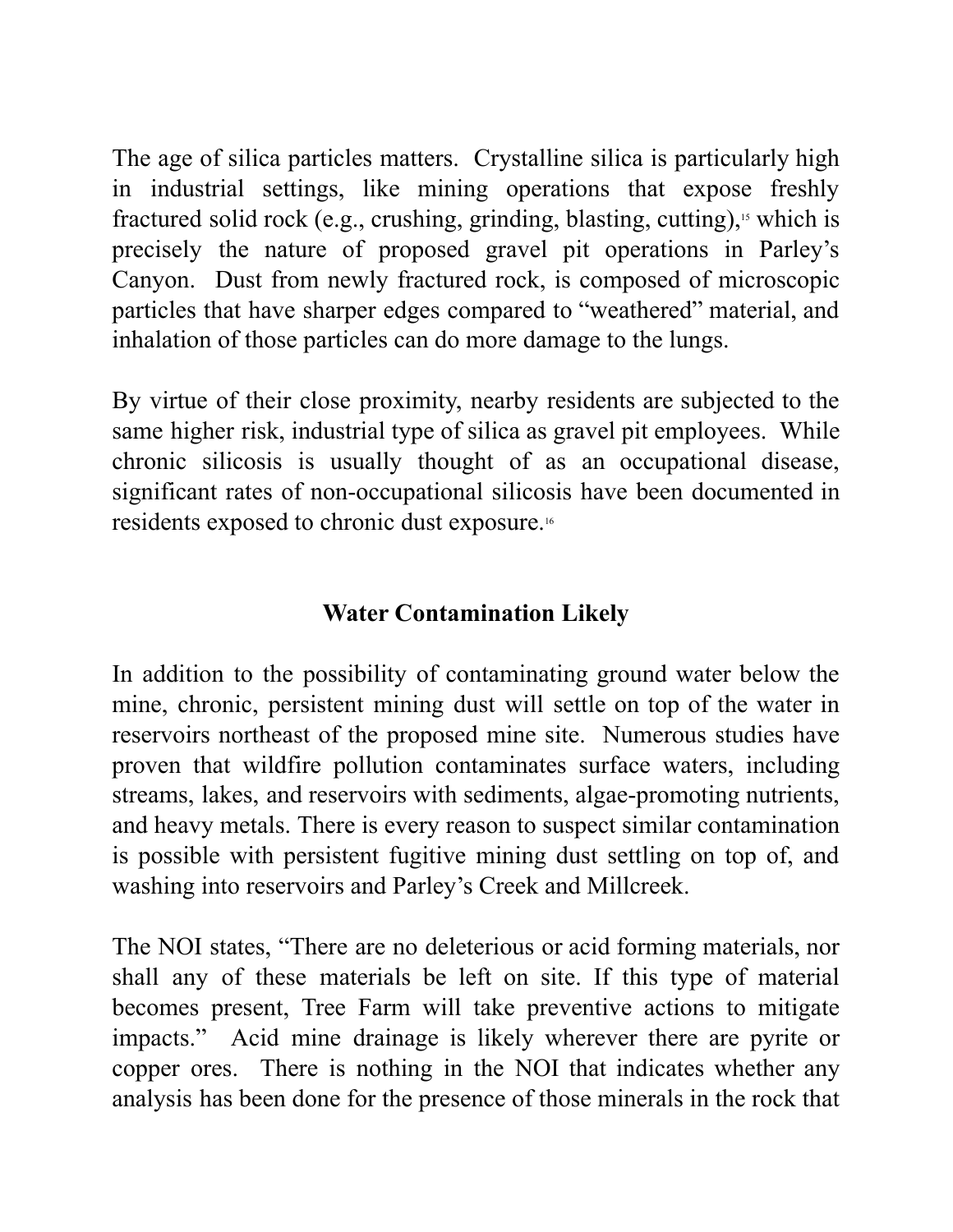is planned for mining. That the proposal dismisses the issue with "Tree Farm will take preventive actions to mitigate impacts" if "this type of material becomes present" speaks to the inadequacy of the NOI.

The NOI states, "There will be 'about feet' in vertical separation between the quarrying activities and the potential to encounter groundwater." The actual depth of the groundwater that is at risk has been left out of the NOI. In other words, the NOI does not actually address the possibility of contaminating ground water.

# **Parley's Canyon Vegetation Will be Degraded Beyond the Mine**

Fugitive dust will settle throughout Parley's Canyon having an effect far beyond the Lassley's property in harming the vegetation, acutely and chronically.

"Dust may affect photosynthesis, respiration, transpiration and allow the penetration of phytotoxic gaseous pollutants." <sup>17</sup> "Long-term depositions change the photochemistry leading to retarded leaf growth."<sup>18</sup> "Dust deposition on leaf surfaces reduces synthesis of chlorophyll-a." 19 Chemical dust suppressants like magnesium chloride can migrate through soil via precipitation. This will add further stress to plants and trees that are already likely to be damaged or killed by the mine's fugitive dust, increasing the ecological consequences of the mine far beyond Lassley's property. The impact is greater during summer months, exactly the time when dust suppressants are used.

#### **Lassley's Reclamation Proposal Cannot be Considered a Serious Proposal**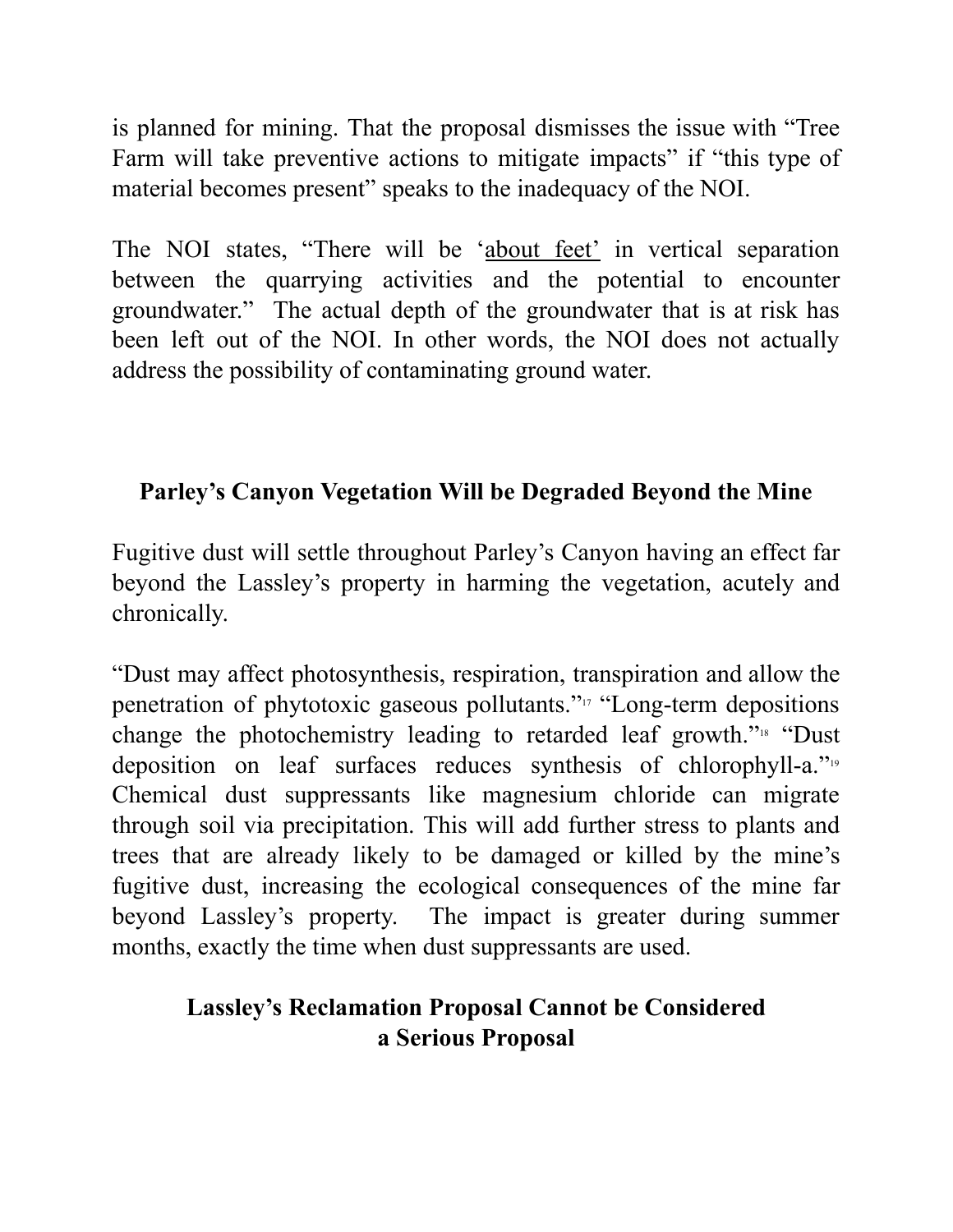Lassley admits that there will be no reclamation until the life of the mine has ended, presumably in 100 years, and offers \$3,144,000 as a reclamation bond "for a worst case scenario." This is a tiny fraction of what actual reclamation would cost now, and obviously much more so in 100 years. Certainly this is not to be taken seriously by any government entity. The mine's walls will have steps of nearly 70 degrees. The NOI says that 6 inches of top soil will be spread over the mine's scars and then seeded. No vegetation will adhere to slopes that steep, nor will 6 inches of top soil.

We urge the SL County Planning Commission to recommend any and all ordinances that will prevent new mines of any type along the Wasatch Front.

Sincerely,

Dr. Brian Moench President, Utah Physicians for a Healthy Environment

References

1. Dr. Oral A. Ataniyazova, M.Sc., the Karakalpak Center for Reproductive Health. Health and Ecological Consequences of the Aral Sea Crisis and Environment, Uzbekistan. Prepared for the 3rd World Water Forum Regional Cooperation in Shared Water Resources in Central Asia. Kyoto, March 18, 2003

2. Powell H, Krall JR, Wang Y, Bell ML, Peng RD. 2015. Ambient coarse particulate matter and hospital admissions in the Medicare Cohort Air Pollution Study, 1999–2010. Environ Health Perspect 123:1152– 1158; http://dx.doi.org/10.1289/ ehp.1408720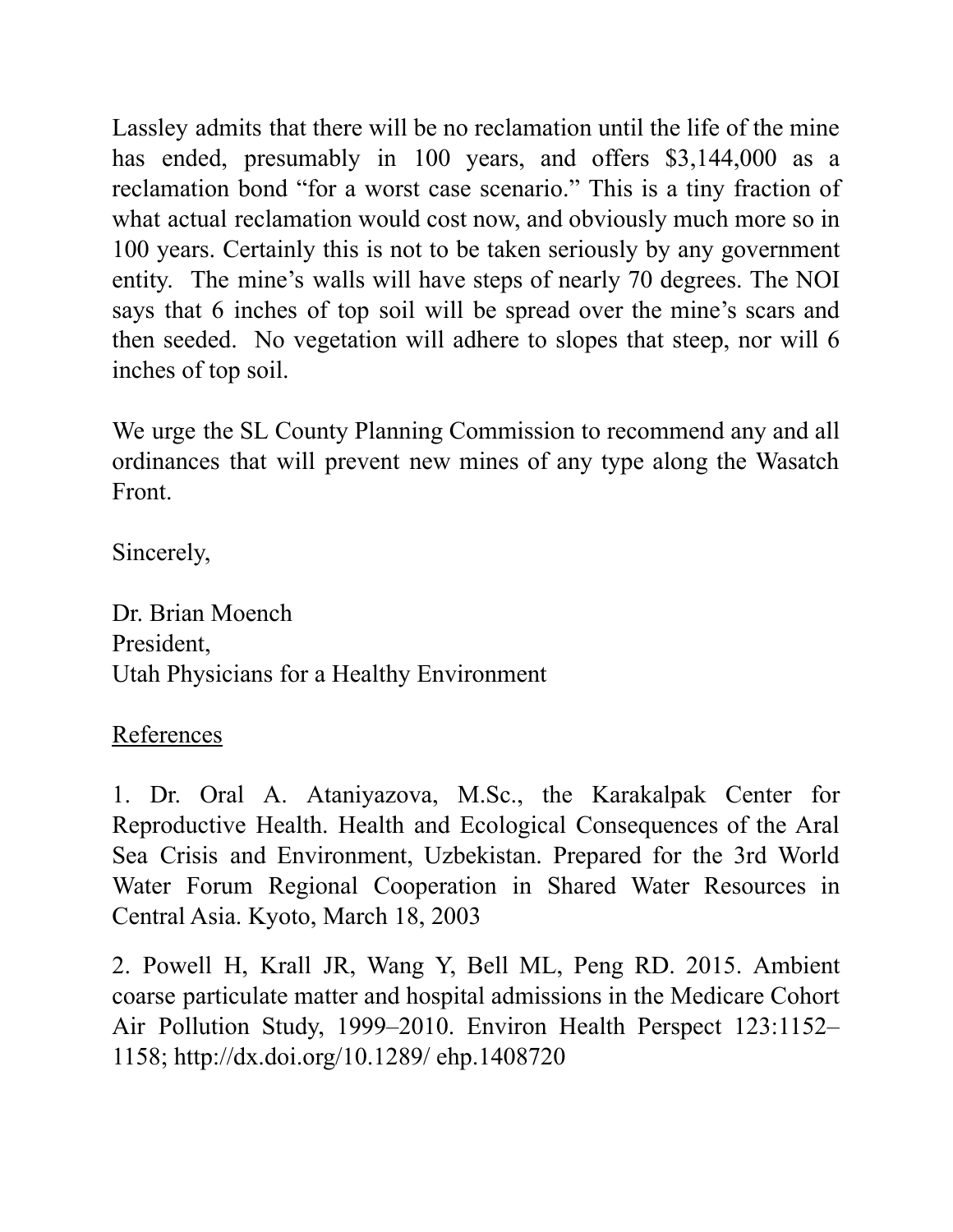3. Topinka J, Rossner P Jr, Milcova A, Schmuczerova J, Svecova V, Sram RJ. DNA Adducts and Oxidative DNA Damage Induced by Organic Extracts From PM2.5 in an Acellular Assay. Toxicol Lett. 2011 Feb 14. [Epub ahead of print]

4. Baccarelli A, Wright RO, Bollati V, Tarantini L, Litonjua AA, Suh HH, Zanobetti A, Sparrow D, Vokonas PS, Schwartz J. Rapid DNA methylation changes after exposure to traffic particles. Am J Respir Crit Care Med. 2009 Apr 1;179(7):523-4.

5. Manikkam M, Guerrero-Bosagna C, Tracey R, Haque MM, Skinner MK (2012) Transgenerational Actions of Environmental Compounds on Reproductive Disease and Identification of Epigenetic Biomarkers of Ancestral Exposures. PLoS ONE 7(2): e31901. doi:10.1371/journal.pone.0031901

6. Herbstman JB, Tang D, Zhu D, Qu L, Sjödin A, Li Z, et al. 2012. Prenatal Ex- posure to Polycyclic Aromatic Hydrocarbons, Benzo[a]pyrene–DNA Adducts, and Genomic DNA Methylation in Cord Blood. Environ Health Perspect 120:733-738. http://dx.doi.org/ 10.1289/ehp.1104056

7. Tillett T Potential Mechanism for PM10 Effects on Birth Outcomes: In Utero Exposure Linked to Mitochondrial DNA Damage. Environ Health Perspect 120:a363- a363. http://dx.doi.org/10.1289/ehp.120-a363b

8. Janssen BG, Godderis L, Pieters N, Poels K, Kici Ski M, Cuypers A, Fierens F, Penders J, Plusquin M, Gyselaers W, Nawrot TS. Placental DNA hypomethylation in association with particulate air pollution in early life. Part Fibre Toxicol. 2013 Jun 7;10(1):22. [Epub ahead of print]

9. Weldy CS, Y Liu, YC Chang, IO Medvedev, JR Fox, TV Larson, WM Chien, MT Chin. In utero and early life exposure to diesel exhaust air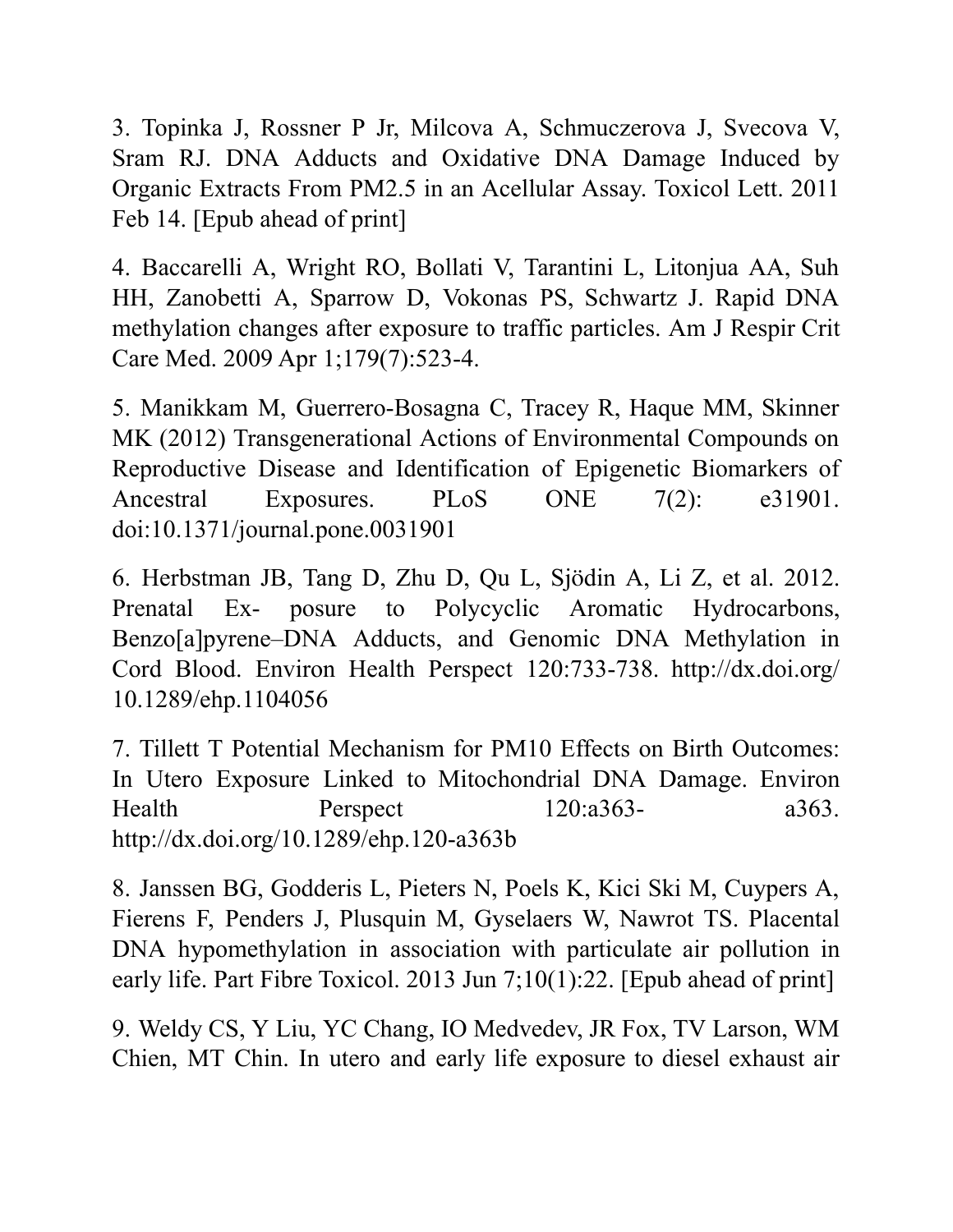pollution increases adult susceptibility to heart failure in mice. Particle and Fibre Toxicology. 2013. http://bit.ly/ 18znRIR

10. Bijnens E, Zeegers MP, Gielen M, Kicinski M, Hageman GJ, Pachen D, Derom C, Vlietinck R, Nawrot TS. Lower placental telomere length may be attributed to maternal residential traffic exposure; a twin study. Environ Int. 2015 Mar 7;79:1-7. doi: 10.1016/j.envint.2015.02.008. [Epub ahead of print]

11. Silverman DT, Samanic CM, Lubin JH, et al. The diesel exhaust in miners study: a nested case- control study of lung cancer and diesel exhaust. J Natl Cancer Inst. March 2, 2012. doi:10.1093/jnci/djs034.

12. Attfield MD, Schlieff PL, Lubin JH, et al. The diesel exhaust in miners study: a cohort mortality study with emphasis on lung cancer. J Natl Cancer Inst. March 2, 2012. doi:10.1093/jnci/djs035.

13. Environment Canada. 2013. Screening Assessment for the Challenge: Quartz, Chemical Abstracts Service Registry Number 14808-60-7; Cristobalite, Chemical Abstracts Service Registry Number 14464- **46-1.** Available: http://www.ec.gc.ca/ese-ees/default.asp?lang=En&n=1EB4F4EF-1

14. https://dnr.wi.gov/files/pdf/pubs/am/am407.pdf

15. Vallyathan, V., et al., "Generation of Free Radicals from Freshly Fractured Silica Dust," American Review of Respiratory Disease, vol. 138, 1988, p. 1213.

16. Bhagia, L J. Non-occupational exposure to silica dust. Indian J Occup Environ Med. 2012 Sep-Dec; 16(3): 95–100. doi: 10.4103/0019-5278.111744